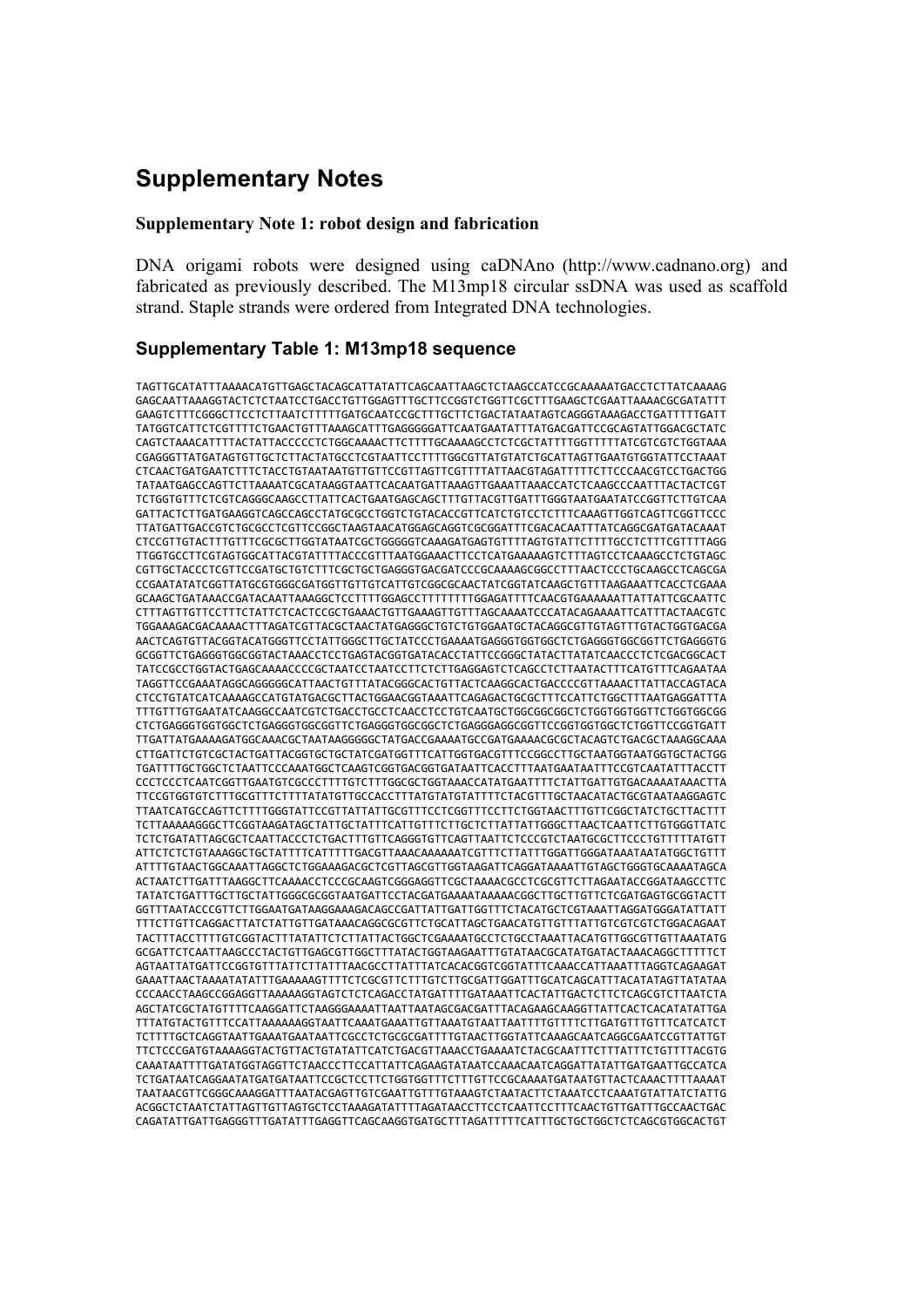TGCAGGCGGTGTTAATACTGACCGCCTCACCTCTGTTTTATCTTCTGCTGGTGGTTCGTTCGGTATTTTTAATGGCGATGTTTTAGGGC TATCAGTTCGCGCATTAAAGACTAATAGCCATTCAAAAATATTGTCTGTGCCACGTATTCTTACGCTTTCAGGTCAGAAGGGTTCTATC TCTGTTGGCCAGAATGTCCCTTTTATTACTGGTCGTGTGACTGGTGAATCTGCCAATGTAAATAATCCATTTCAGACGATTGAGCGTCA AAATGTAGGTATTTCCATGAGCGTTTTTCCTGTTGCAATGGCTGGCGGTAATATTGTTCTGGATATTACCAGCAAGGCCGATAGTTTGA GTTCTTCTACTCAGGCAAGTGATGTTATTACTAATCAAAGAAGTATTGCTACAACGGTTAATTTGCGTGATGGACAGACTCTTTTACTC GGTGGCCTCACTGATTATAAAAACACTTCTCAGGATTCTGGCGTACCGTTCCTGTCTAAAATCCCTTTAATCGGCCTCCTGTTTAGCTC CCGCTCTGATTCTAACGAGGAAAGCACGTTATACGTGCTCGTCAAAGCAACCATAGTACGCGCCCTGTAGCGGCGCATTAAGCGCGGCG GGTGTGGTGGTTACGCGCAGCGTGACCGCTACACTTGCCAGCGCCCTAGCGCCCGCTCCTTTCGCTTTCTTCCCTTCCTTTCTCGCCAC GTTCGCCGGCTTTCCCCGTCAAGCTCTAAATCGGGGGCTCCCTTTAGGGTTCCGATTTAGTGCTTTACGGCACCTCGACCCCAAAAAAC TTGATTTGGGTGATGGTTCACGTAGTGGGCCATCGCCCTGATAGACGGTTTTTCGCCCTTTGACGTTGGAGTCCACGTTCTTTAATAGT GGACTCTTGTTCCAAACTGGAACAACACTCAACCCTATCTCGGGCTATTCTTTTGATTTATAAGGGATTTTGCCGATTTCGGAACCACC ATCAAACAGGATTTTCGCCTGCTGGGGCAAACCAGCGTGGACCGCTTGCTGCAACTCTCTCAGGGCCAGGCGGTGAAGGGCAATCAGCT GTTGCCCGTCTCACTGGTGAAAAGAAAAACCACCCTGGCGCCCAATACGCAAACCGCCTCTCCCCGCGCGTTGGCCGATTCATTAATGC AGCTGGCACGACAGGTTTCCCGACTGGAAAGCGGGCAGTGAGCGCAACGCAATTAATGTGAGTTAGCTCACTCATTAGGCACCCCAGGC TTTACACTTTATGCTTCCGGCTCGTATGTTGTGTGGAATTGTGAGCGGATAACAATTTCACACAGGAAACAGCTATGACCATGATTACG AATTCGAGCTCGGTACCCGGGGATCCTCTAGAGTCGACCTGCAGGCATGCAAGCTTGGCACTGGCCGTCGTTTTACAACGTCGTGACTG GGAAAACCCTGGCGTTACCCAACTTAATCGCCTTGCAGCACATCCCCCTTTCGCCAGCTGGCGTAATAGCGAAGAGGCCCGCACCGATC GCCCTTCCCAACAGTTGCGCAGCCTGAATGGCGAATGGCGCTTTGCCTGGTTTCCGGCACCAGAAGCGGTGCCGGAAAGCTGGCTGGAG TGCGATCTTCCTGAGGCCGATACTGTCGTCGTCCCCTCAAACTGGCAGATGCACGGTTACGATGCGCCCATCTACACCAACGTGACCTA TCCCATTACGGTCAATCCGCCGTTTGTTCCCACGGAGAATCCGACGGGTTGTTACTCGCTCACATTTAATGTTGATGAAAGCTGGCTAC AGGAAGGCCAGACGCGAATTATTTTTGATGGCGTTCCTATTGGTTAAAAAATGAGCTGATTTAACAAAAATTTAATGCGAATTTTAACA AAATATTAACGTTTACAATTTAAATATTTGCTTATACAATCTTCCTGTTTTTGGGGCTTTTCTGATTATCAACCGGGGTACATATGATT GACATGCTAGTTTTACGATTACCGTTCATCGATTCTCTTGTTTGCTCCAGACTCTCAGGCAATGACCTGATAGCCTTTGTAGATCTCTC AAAAATAGCTACCCTCTCCGGCATTAATTTATCAGCTAGAACGGTTGAATATCATATTGATGGTGATTTGACTGTCTCCGGCCTTTCTC ACCCTTTTGAATCTTTACCTACACATTACTCAGGCATTGCATTTAAAATATATGAGGGTTCTAAAAATTTTTATCCTTGCGTTGAAATA AAGGCTTCTCCCGCAAAAGTATTACAGGGTCATAATGTTTTTGGTACAACCGATTTAGCTTTATGCTCTGAGGCTTTATTGCTTAATTT TGCTAATTCTTTGCCTTGCCTGTATGATTTATTGGATGTT

| Supplementary Table 2: Staple sequences |  |  |
|-----------------------------------------|--|--|
|                                         |  |  |

| ID             | Description | Sequence                                   |
|----------------|-------------|--------------------------------------------|
| 1              | Core        | AAAAACCAAACCCTCGTTGTGAATATGGTTTGGTC        |
| $\overline{2}$ | Core        | GGAAGAAGTGTAGCGGTCACGTTATAATCAGCAGACTGATAG |
| 3              | Core        | TACGATATAGATAATCGAACAACA                   |
| $\overline{4}$ | Core        | CTTTTGCTTAAGCAATAAAGCGAGTAGA               |
| 5              | Core        | GTCTGAAATAACATCGGTACGGCCGCGCACGG           |
| 6              | Core        | GGAAGAGCCAAACAGCTTGCAGGGAACCTAA            |
| $\tau$         | Core        | AAAATCACCGGAAGCAAACTCTGTAGCT               |
| 8              | Core        | CCTACATGAAGAACTAAAGGGCAGGGCGGAGCCCCGGGC    |
| 9              | Core        | CATGTAAAAAGGTAAAGTAATAAGAACG               |
| 10             | Core        | ATTAAATCAGGTCATTGCCTGTCTAGCTGATAAATTGTAATA |
| 11             | Core        | ATAGTCGTCTTTTGCGGTAATGCC                   |
| 12             | Core        | AGTCATGGTCATAGCTGAACTCACTGCCAGT            |
| 13             | Core        | AACTATTGACGGAAATTTGAGGGAATATAAA            |
| 14             | Core        | ATCGCGTCTGGAAGTTTCATTCCATATAGAAAGACCATC    |
| 15             | Core        | AAATATTGAACGGTAATCGTAGCCGGAGACAGTCATAAAAAT |
| 16             | Core        | GTCTTTACAGGATTAGTATTCTAACGAGCATAGAACGC     |
| 17             | Core        | GCACCGCGACGACGCTAATGAACAGCTG               |
| 18             | Core        | AACTTCATTTTAGAATCGCAAATC                   |
| 19             | Core        | CGTAGAGTCTTTGTTAAGGCCTTCGTTTTCCTACCGAG     |
| 20             | Core        | CCAATCAAAGGCTTATCCGGTTGCTATT               |
| 21             | Core        | AGAGGCGATATAATCCTGATTCATCATA               |
| 22             | Core        | CCGTAATCCCTGAATAATAACGGAATACTACG           |
| 23             | Core        | AAATGGTATACAGGGCAAGGAAATC                  |
| 24             | Core        | TCCTCATCGTAACCAAGACCGACA                   |
| 25             | Core        | CATTATCTGGCTTTAGGGAATTATGTTTGGATTAC        |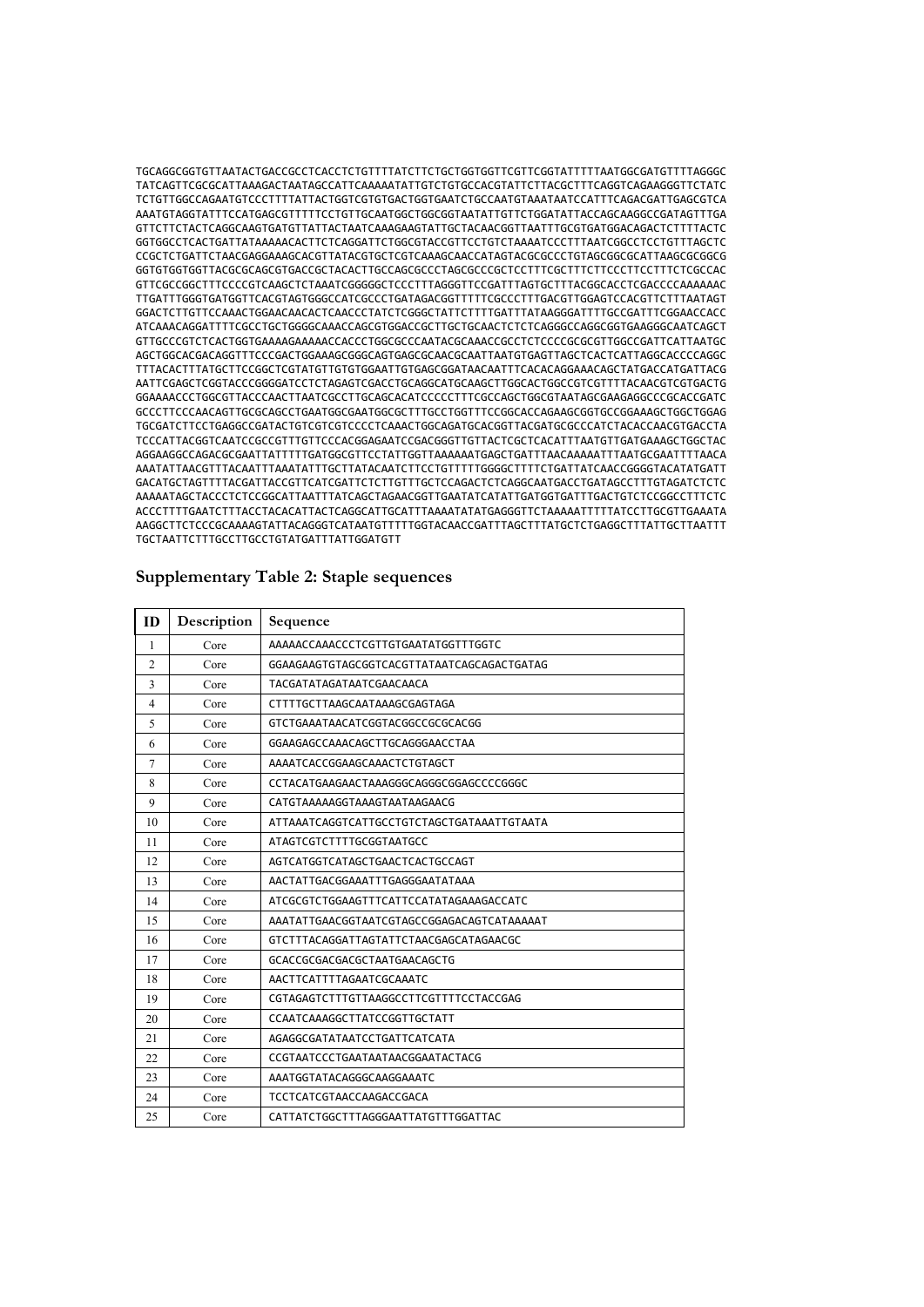| 26 | Core | ACCCGCCCAATCATTCCTCTGTCC                   |
|----|------|--------------------------------------------|
| 27 | Core | CGACCAGTCACGCAGCCACCGCTGGCAAAGCGAAAGAAC    |
| 28 | Core | CTAAAGGCGTACTATGGTTGCAACAGGAGAGA           |
| 29 | Core | TTGGCAGGCAATACAGTGTTTCTGCGCGGGCG           |
| 30 | Core | TATACAGGAAATAAAGAAATTTTGCCCGAACGTTAAGACTTT |
| 31 | Core | AAGTATAGTATAAACAGTTAACTGAATTTACCGTTGAGCCAC |
| 32 | Core | ACATTCAGATAGCGTCCAATATTCAGAA               |
| 33 | Core | AAACATCTTTACCCTCACCAGTAAAGTGCCCGCCC        |
| 34 | Core | GAGATGACCCTAATGCCAGGCTATTTTT               |
| 35 | Core | TCCTGAATTTTTTGTTTAACGATCAGAGCGGA           |
| 36 | Core | GCCGAAAAATCTAAAGCCAATCAAGGAAATA            |
| 37 | Core |                                            |
| 38 | Core | ACCAATCGATTAAATTGCGCCATTATTA               |
| 39 | Core | ATCTTACTTATTTTCAGCGCCGACAGGATTCA           |
| 40 | Core | CCCTAAAAGAACCCAGTCACA                      |
| 41 | Core | GGAAGGGCGAAAATCGGGTTTTTCGCGTTGCTCGT        |
| 42 | Core | CAGACCGGAAGCCGCCATTTTGATGGGGTCAGTAC        |
| 43 | Core | TAATATTGGAGCAAACAAGAGATCAATATGATATTGCCTTTA |
| 44 | Core | TTCCTTATAGCAAGCAAATCAAATTTTA               |
| 45 | Core | ACTACGAGGAGATTTTTTCACGTTGAAACTTGCTTT       |
| 46 | Core | AAACAGGCATGTCAATCATATAGATTCAAAAGGGTTATATTT |
| 47 | Core | AACAGGCACCAGTTAAAGGCCGCTTTGTGAATTTCTTA     |
| 48 | Core | TTCCTGAGTTATCTAAAATATTCAGTTGTTCAAATAGCAG   |
| 49 | Core | AAAGAAACAAGAGAAGATCCGGCT                   |
| 50 | Core | TTGAGGGTTCTGGTCAGGCTGTATAAGC               |
| 51 | Core | TTTAACCGTCAATAGTGAATTCAAAAGAAGATGATATCGCGC |
| 52 | Core | ACGAGCGCCCAATCCAAATAAAATTGAGCACC           |
| 53 | Core | AATAAGTCGAAGCCCAATAATTATTTATTCTT           |
| 54 | Core | ACGAAATATCATAGATTAAGAAACAATGGAACTGA        |
| 55 | Core | TTTCATAGTTGTACCGTAACACTGGGGTTTT            |
| 56 | Core | AGGAGCGAGCACTAACAACTAAAACCCTATCACCTAACAGTG |
| 57 | Core | CAAAGTATTAATTAGCGAGTTTCGCCACAGAACGA        |
| 58 | Core | TGGGGAGCTATTTGACGACTAAATACCATCAGTTT        |
| 59 | Core | ATAACGCAATAGTAAAATGTTTAAATCA               |
| 60 | Core | ACGAATCAACCTTCATCTTATACCGAGG               |
| 61 | Core | TAATGGTTTGAAATACGCCAA                      |
| 62 | Core | CGGAACAAGAGCCGTCAATAGGCACAGACAATATCCTCAATC |
| 63 | Core | ATTAAAGGTGAATTATCAAAGGGCACCACGG            |
| 64 | Core | GGCAACCCATAGCGTAAGCAGCGACCATTAA            |
| 65 | Core | AGAAACGTAAGCAGCCACAAGGAAACGATCTT           |
| 66 | Core | AGAGGTCTTTAGGGGGTCAAAAGGCAGT               |
| 67 | Core | GGGGACTTTTTCATGAGGACCTGCGAGAATAGAAAGGAGGAT |
| 68 | Core | TTTTAGAACATCCAATAAATCCAATAAC               |
| 69 | Core | AAATGTGGTAGATGGCCCGCTTGGGCGC               |
| 70 | Core | ACGGATCGTCACCCTCACGATCTAGAATTTT            |
| 71 | Core | CGCCATAAGACGACGACAATAGCTGTCT               |
| 72 | Core | GCGTATTAGTCTTTAATCGTAAGAATTTACA            |
| 73 | Core | AGAGAACGTGAATCAAATGCGTATTTCCAGTCCCC        |
| 74 | Core | AACGAAAAAGCGCGAAAAAAAGGCTCCAAAAGG          |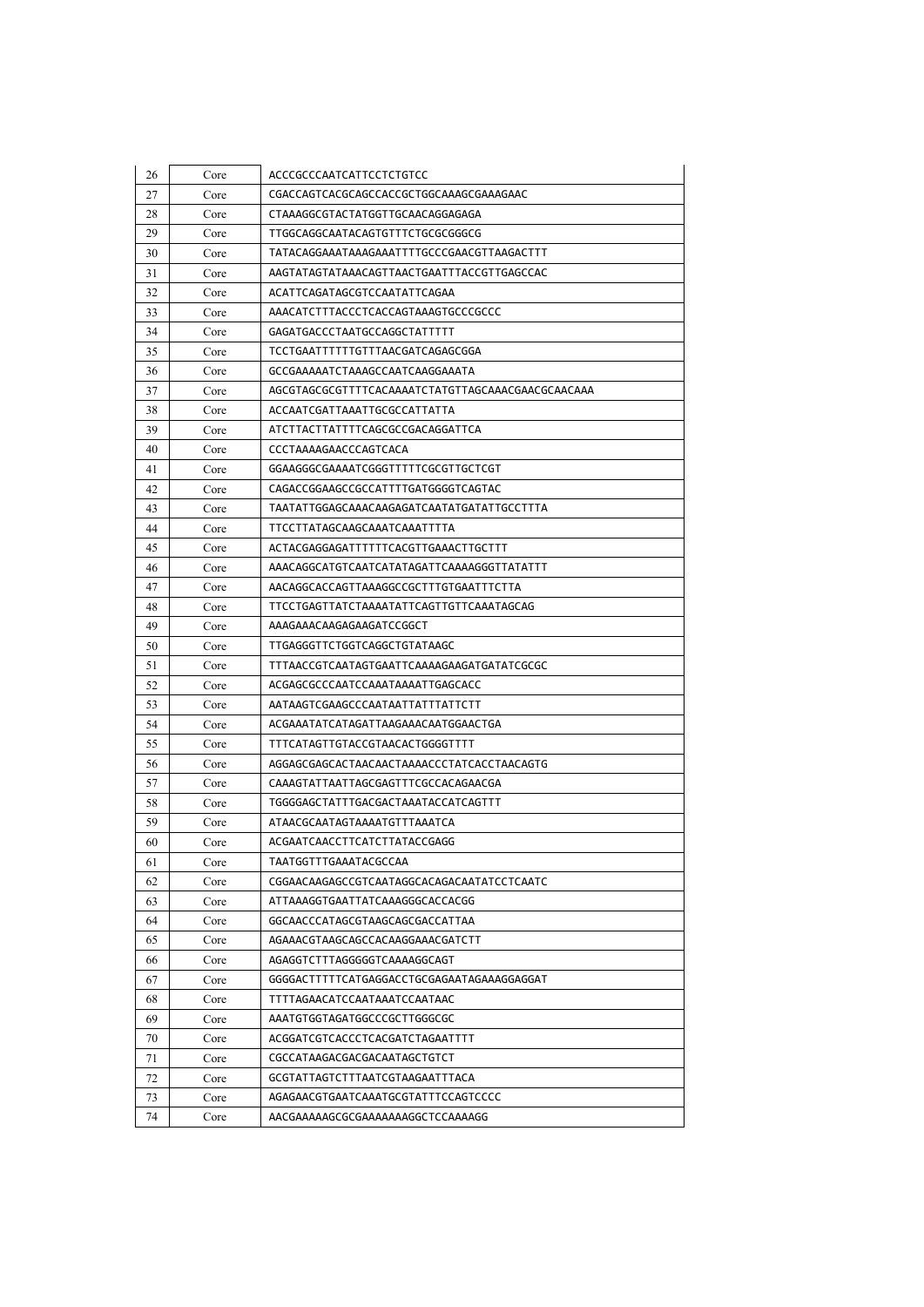| 75  | Core | TAATTTAGAACGCGAGGCGTTAAGCCTT                  |
|-----|------|-----------------------------------------------|
| 76  | Core | ACCAGGCGTGCATCATTAATTTTTTCAC                  |
| 77  | Core | CAGCCTGACGACAGATGTCGCCTGAAAT                  |
| 78  | Core | ATTAGTCAGATTGCAAAGTAAGAGTTAAGAAGAGT           |
| 79  | Core | CTCGAATGCTCACTGGCGCAT                         |
| 80  | Core | GGGCAGTCACGACGTTGAATAATTAACAACC               |
| 81  | Core | TAAAAACAGGGGTTTTGTTAGCGAATAATATAATAGAT        |
| 82  | Core | TCAACCCTCAGCGCCGAATATATTAAGAATA               |
| 83  | Core | ATTATACGTGATAATACACATTATCATATCAGAGA           |
| 84  | Core | GCAAATCTGCAACAGGAAAAATTGC                     |
| 85  | Core | ATAATTACTAGAAATTCTTAC                         |
| 86  | Core | TATCACCGTGCCTTGAGTAACGCGTCATACATGGCCCCTCAG    |
| 87  | Core | AAGTAGGGTTAACGCGCTGCCAGCTGCA                  |
| 88  | Core | CCAGTAGTTAAGCCCTTTTTAAGAAAAGCAAA              |
| 89  | Core | TGGCGAAGTTGGGACTTTCCG                         |
| 90  | Core | CAGTGAGTGATGGTGGTTCCGAAAACCGTCTATCACGATTTA    |
| 91  | Core | AAATCAAAGAGAATAACATAACTGAACACAGT              |
| 92  | Core | CTGTATGACAACTAGTGTCGA                         |
| 93  | Core | ATCATAAATAGCGAGAGGCTTAGCAAAGCGGATTGTTCAAAT    |
| 94  | Core | TTGAGTAATTTGAGGATTTAGCTGAAAGGCGCGAAAGATAAA    |
| 95  | Core | ATAAGAATAAACACCGCTCAA                         |
| 96  | Core | CGTTGTAATTCACCTTCTGACAAGTATTTTAA              |
| 97  | Core | AACCGCCTCATAATTCGGCATAGCAGCA                  |
| 98  | Core | AAATAGGTCACGTTGGTAGCGAGTCGCGTCTAATTCGC        |
| 99  | Core | CAGTATAGCCTGTTTATCAACCCCATCC                  |
| 100 | Core | TTGCACCTGAAAATAGCAGCCAGAGGGTCATCGATTTTCGGT    |
| 101 | Core | CGTCGGAAATGGGACCTGTCGGGGGAGA                  |
| 102 | Core | AAGAAACTAGAAGATTGCGCAACTAGGG                  |
| 103 | Core | CCAGAACCTGGCTCATTATACAATTACG                  |
| 104 | Core | ACGGGTAATAAATTAAGGAATTGCGAATAGTA              |
| 105 | Core | CCACGCTGGCCGATTCAAACTATCGGCCCGCT              |
| 106 | Core | GCCTTCACCGAAAGCCTCCGCTCACGCCAGC               |
| 107 | Core | CAGCATTAAAGACAACCGTCAAAAATCA                  |
| 108 | Core | ACATCGGAAATTATTTGCACGTAAAAGT                  |
| 109 | Core | CAACGGTCGCTGAGGCTTGATACCTATCGGTTTATCAGATCT    |
| 110 | Core | AAATCGTACAGTACATAAATCAGATGAA                  |
| 111 | Core | TTAACACACAGGAACACTTGCCTGAGTATTTG              |
| 112 | Core | AGGCATAAGAAGTTTTGCCAGACCCTGA                  |
| 113 | Core | GACGACATTCACCAGAGATTAAAGCCTATTAACCA           |
| 114 | Core | AGCTGCTCGTTAATAAAACGAGAATACC                  |
| 115 | Core | CTTAGAGTACCTTTTAAACAGCTGCGGAGATTTAGACTA       |
| 116 | Core | CACCCTCTAATTAGCGTTTGCTACATAC                  |
| 117 | Core | GAACCGAAAATTGGGCTTGAGTACCTTATGCGATTCAACACT    |
| 118 | Core | GCAAGGCAGATAACATAGCCGAACAAAGTGGCAACGGGA       |
| 119 | Core | ATGAAACAATTGAGAAGGAAACCGAGGATAGA              |
| 120 | Core | GGATGTGAAATTGTTATGGGGTGCACAGTAT               |
| 121 | Core | GGCTTGCGACGTTGGGAAGAACAGATAC                  |
| 122 | Core | TAAATGCCTACTAATAGTAGTTTTCATT                  |
| 123 | Core | TGCCGTCTGCCTATTTCGGAACCAGAATGGAAAGCCCACCAGAAC |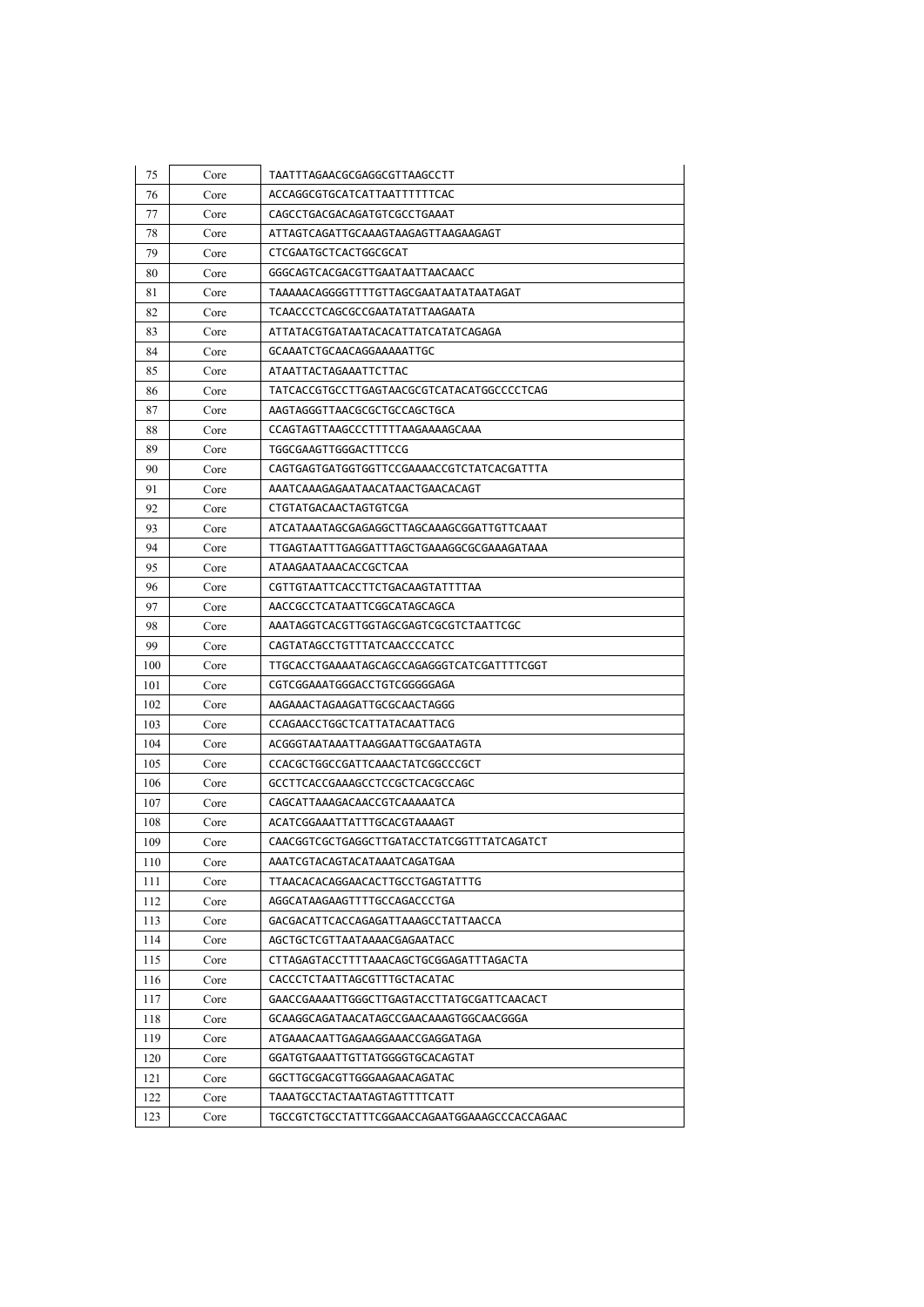| 124 | Core | TGACCATAGCAAAAGGGAGAACAAC                         |
|-----|------|---------------------------------------------------|
| 125 | Core | CGAGCCAGACGTTAATAATTTGTATCA                       |
| 126 | Core | GCTCAGTTTCTGAAACATGAAACAAATAAATCCTCCCGCCGC        |
| 127 | Core | AGACGCTACATCAAGAAAACACTTTGAA                      |
| 128 | Core | AGTACTGACCAATCCGCGAAGTTTAAGACAG                   |
| 129 | Core | GATTCCTGTTACGGGCAGTGAGCTTTTCCTGTGTGCTG            |
| 130 | Core | GGTATTAAGGAATCATTACCGAACGCTA                      |
| 131 | Core | GTTCATCAAATAAAACGCGACTCTAGAGGATCGGG               |
| 132 | Core | AGCCTTTAATTGGATAGTTGAACCGCCACCCTCATAGGTG          |
| 133 | Core | ACAGAGGCCTGAGATTCTTTGATTAGTAATGG                  |
| 134 | Core | AACGAGATCAGGATTAGAGAGCTTAATT                      |
| 135 | Core | TACCAAGTTATACTTCTGAATCACCAGA                      |
| 136 | Core | CAGTAGGTGTTCAGCTAATGCGTAGAAA                      |
| 137 | Core | AGGATGACCATAGACTGACTAATGAAATCTACATTCAGCAGGCGCGTAC |
| 138 | Core | TTTCAACCAAGGCAAAGAATTTAGATAC                      |
| 139 | Core | TTGAAATTAAGATAGCTTAACTAT                          |
| 140 | Core | CTATTATCGAGCTTCAAAGCGTATGCAA                      |
| 141 | Core | CAGGGTGCAAAATCCCTTATAGACTCCAACGTCAAAAGCCGG        |
| 142 | Core | GAGCTTGTTAATGCGCCGCTAATTTTAGCGCCTGCTGCTGAA        |
| 143 | Core | CGAACGTTAACCACCACACCCCCAGAATTGAG                  |
| 144 | Core | GTGTGATAAATAAGTGAGAAT                             |
| 145 | Core | GCTATATAGCATTAACCCTCAGAGA                         |
| 146 | Core | AGGAGAGCCGGCAGTCTTGCCCCCGAGAGGGAGGG               |
| 147 | Core | CGGCCTCCAGCCAGAGGGCGAGCCCCAA                      |
| 148 | Core | CCAAAACAAAATAGGCTGGCTGACGTAACAA                   |
| 149 | Core | GGCGGTTAGAATAGCCCGAGAAGTCCACTATTAAAAAGGAAG        |
| 150 | Core | ATAAAGGTTACCAGCGCTAATTCAAAAACAGC                  |
| 151 | Core | ATTGCCCCCAGCAGGCGAAAAGGCCCACTACGTGACGGAACC        |
| 152 | Core | TTTTAAAACATAACAGTAATGGAACGCTATTAGAACGC            |
| 153 | Core | AATTGGGTAACGCCAGGCTGTAGCCAGCTAGTAAACGT            |
| 154 | Edge |                                                   |
| 155 | Edge | TTTTTTTTTTTTTTTAATAAGAGAATA                       |
| 156 | Edge |                                                   |
| 157 | Edge | GGTTGAGGCAGGTCAGTTTTTTTTTTTTTTT                   |
| 158 | Edge | TTTTTTTTTTTTTTGATTAAGACTCCTTATCCAAAAGGAAT         |
| 159 | Edge | TTTTTTTTTTTTTTTTCTTCGCTATTACAATT                  |
| 160 | Edge |                                                   |
| 161 | Edge |                                                   |
| 162 | Edge | TCAGACTGACAGAATCAAGTTTGTTTTTTTTTTTTTTT            |
| 163 | Edge | TTTTTTTTTTTTTTGGTCGAGGTGCCGTAAAGCAGCACGT          |
| 164 | Edge |                                                   |
| 165 | Edge |                                                   |
| 166 | Edge | TTTTTTTTTTTTTTACCGGATATTCA                        |
| 167 | Edge |                                                   |
| 168 | Edge | TTTTTTTTTTTTTTCAGCAAGCGGTCCACGCTGCCCAAAT          |
| 169 | Edge | CTGAGAGAGTTGTTTTTTTTTTTTTTT                       |
| 170 | Edge | CAATGACAACAACCATTTTTTTTTTTTTTT                    |
| 171 | Edge | TTTTTTTTTTTTTTTGAGAGATCTACAAGGAGAGG               |
| 172 | Edge | TCACCAGTACAAACTATTTTTTTTTTTTTTT                   |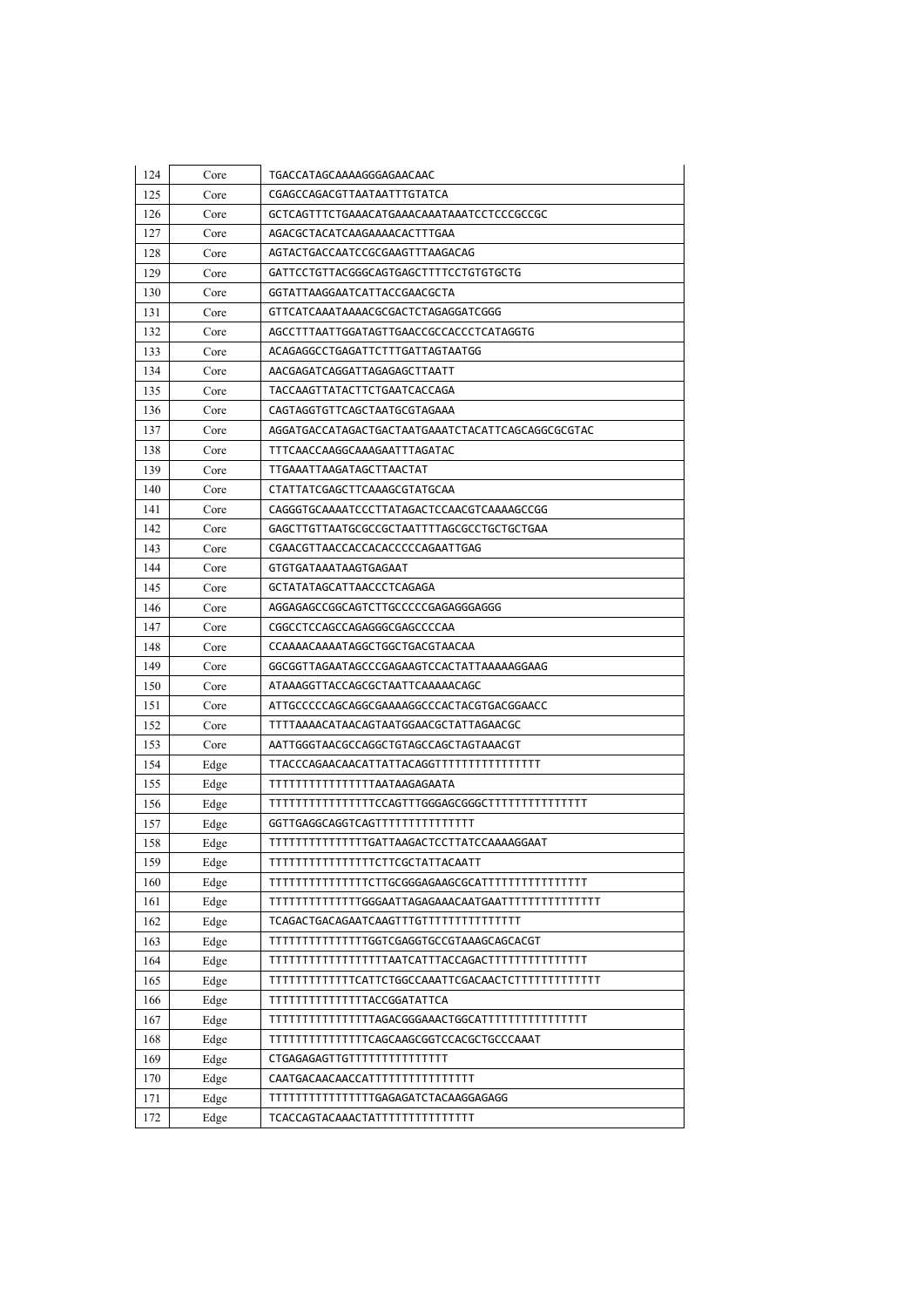| 173 | Edge |                                                 |
|-----|------|-------------------------------------------------|
| 174 | Edge |                                                 |
| 175 | Edge | <b>TTTTTTTTTTTTTTCACCCTCAGAACCGCC</b>           |
| 176 | Edge |                                                 |
| 177 | Edge | CCACACAACATACGTTTTTTTTTTTTT                     |
| 178 | Edge |                                                 |
| 179 | Edge | TTTTTTTTTTTTTTTAGTTGATTCCCAATTCTGCGAACCTCA      |
| 180 | Edge |                                                 |
| 181 | Edge | TTTTTTTTTTTTTTACGGCGGAT                         |
| 182 | Edge |                                                 |
| 183 | Edge | TTTTTTTTTTTTTTTACGATTGGCCTTGATA                 |
| 184 | Edge | TTTTTTTTTTTTTTCAACGCCTGTAGCATT                  |
| 185 | Edge |                                                 |
| 186 | Edge | TTTTTTTTTTTTTTAAGCAAGCCGTTT                     |
| 187 | Edge |                                                 |
| 188 | Edge | ATCGTCATAAATATTCATTTTTTTTTTTTTTTTT              |
| 189 | Edge | TTTTTTTTTTTTTTGTTAATTTCATCT                     |
| 190 | Edge |                                                 |
| 191 | Edge | GCCATATAAGAGCAAGCCAGCCCGACTTGAGCCATGGTT         |
| 192 | Edge |                                                 |
| 193 | Edge | ATAACGTGCTTTTTTTTTTTTTTTTT                      |
| 194 | Edge | TTTTTTTTTTTTTTAAAATACCGAACGAACCACCAGTGAGAATTAAC |
| 195 | Edge | TTTTTTTTTTTTTTTACAAAATAAACA                     |
| 196 | Edge |                                                 |
| 197 | Edge |                                                 |
| 198 | Edge |                                                 |
| 199 | Edge | GGTACGGCCAGTGCCAAGCTTTTTTTTTTTTTTT              |
| 200 | Edge |                                                 |
| 201 | Edge | CACTAAAACACTTTTTTTTTTTTTTTT                     |
| 202 | Edge |                                                 |
| 203 | Edge | TACGTCACAATCAATAGAATTTTTTTTTTTTTTT              |
| 204 | Edge | TTTTTTTTTTTTTTAGAAGATTCATCAGTTGA                |
| 205 | Edge |                                                 |
| 206 | Edge |                                                 |
| 207 | Edge |                                                 |
| 208 | Edge | TTTTTTTTTTTTTTGAATCCCCCTCAAATGCTT               |
| 209 | Edge | AGAGGCTGAGACTCCTTTTTTTTTTTTTTTT                 |
| 210 | Edge |                                                 |
| 211 | Edge | TTTTTTTTTTTTTTCAAGAGAAGGATTAGG                  |
| 212 | Edge |                                                 |
| 213 | Edge | CAGAACAATATTTTTTTTTTTTTTTTT                     |
| 214 | Edge | TTTTTTTTTTTTAGCCGGAAGCATAAAGTGTCCTGGCC          |
| 215 | Edge |                                                 |
| 216 | Edge | TTTTTTTTTTTTTTGGTAATAAGTTTTAAC                  |
| 217 | Edge |                                                 |
| 218 | Edge | TTTTTTTTTTTTTTCCTCGTTAGAATCAGAGCGTAATATC        |
| 219 | Edge | AATTGCTCCTTTTGATAAGTTTTTTTTTTTTTTT              |
| 220 | Edge |                                                 |
| 221 | Edge | TTTTTTTTTTTTTTTAACCGCCTCCCTCAGACCAGAGC          |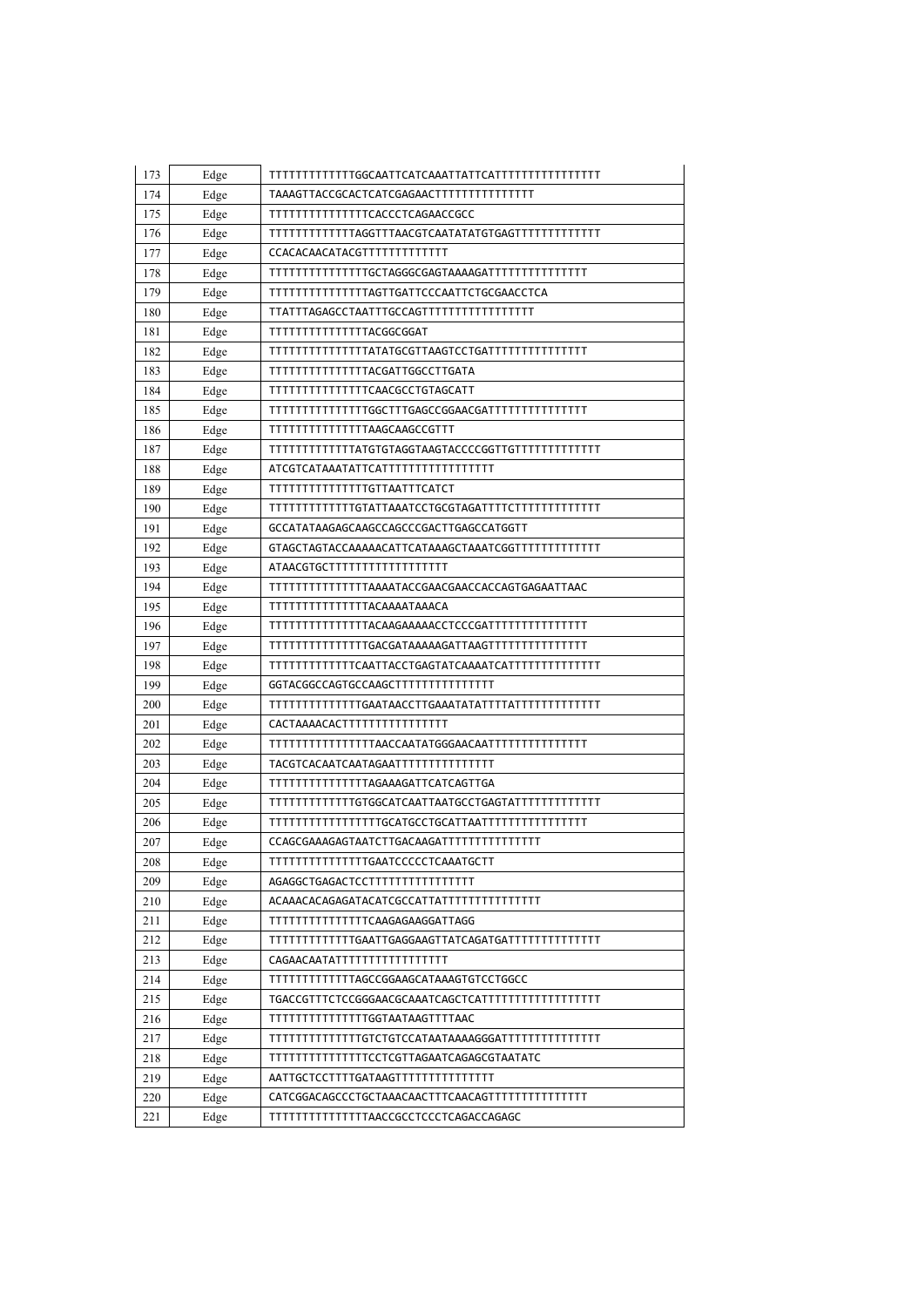| 222 | Edge              |                                                  |
|-----|-------------------|--------------------------------------------------|
| 223 | Edge              | TTTTTTTTTTTTTTTTTCAGCGGAGTTCCATGTCATAAGG         |
| 224 | Edge              | TTTTTTTTTTTTTTCGCCCACGCATAACCG                   |
| 225 | Edge              |                                                  |
| 226 | Edge              | CAAGTTTTTTGGTTTTTTTTTTTTTTT                      |
| 227 | Edge              |                                                  |
| 228 | Edge              |                                                  |
| 229 | Edge              | TTTTTTTTTTTTCATCTTTGACCC                         |
| 230 | Edge              |                                                  |
| 231 | Edge              | GATACAGGAGTGTACTTTTTTTTTTTTTTTT                  |
| 232 | Edge              |                                                  |
| 233 | Edge              | GGAGGTTTAGTACCGCTTTTTTTTTTTTTTT                  |
| 234 | Edge              |                                                  |
| 235 | Edge              | TTTTTTTTTTTTTTTATAGCAATAGCT                      |
| 236 | Handles           | AATAAGTTTTGCAAGCCCAATAGGGGATAAGTTGTGCTACTCCAGTTC |
| 237 | Handles           | ACATAGCTTACATTTAACAATAATAACGTTGTGCTACTCCAGTTC    |
| 238 | Handles           | CCTTTTTGAATGGCGTCAGTATTGTGCTACTCCAGTTC           |
| 239 | Handles           | CGTAACCAATTCATCAACATTTTGTGCTACTCCAGTTC           |
| 240 | Handles           | CACCAACCGATATTCATTACCATTATTGTGCTACTCCAGTTC       |
| 241 | Handles           | CCACCCTCATTTTCTTGATATTTGTGCTACTCCAGTTC           |
| 242 | Handles           | AACTTTGAAAGAGGAGAAACATTGTGCTACTCCAGTTC           |
| 243 | Handles           | CAAGGCGCGCCATTGCCGGAATTGTGCTACTCCAGTTC           |
| 244 | Handles           | CATAGCCCCCTTAAGTCACCATTGTGCTACTCCAGTTC           |
| 245 | Handles           | TTTCCCTGAATTACCTTTTTTACCTTTTTTGTGCTACTCCAGTTC    |
| 246 | Handles           | AACGGTGTACAGACTGAATAATTGTGCTACTCCAGTTC           |
| 247 | Handles           | GATTCGCGGGTTAGAACCTACCATTTTGTTGTGCTACTCCAGTTC    |
| 248 | Guides            | AGAGTAGGATTTCGCCAACATGTTTTAAAAACC                |
| 249 | Guides            | ACGGTGACCTGTTTAGCTGAATATAATGCCAAC                |
| 250 | Guides            | CGTAGCAATTTAGTTCTAAAGTACGGTGTTTTA                |
| 251 | Guides            | GCTTAATGCGTTAAATGTAAATGCTGATCTTGAAATGAGCGTT      |
| 252 | Guides            | AAGCCAACGGAATCTAGGTTGGGTTATATAGATTAAGCAACTG      |
| 253 | Guides            | TTTAACAACCGACCCAATCGCAAGACAAAATTAATCTCACTGC      |
| 254 | Guides            | TTTAGGCCTAAATTGAGAAAACTTTTTCCTTCTGTTCCTAGAT      |
| 255 | Guides            |                                                  |
|     | Removal<br>Guides | GGTTTTTAAAACATGTTGGCGAAATCCTACTCT                |
| 256 | Removal           | GTTGGCATTATATTCAGCTAAACAGGTCACCGT                |
| 257 | Guides            |                                                  |
|     | Removal<br>Guides | TAAAACACCGTACTTTAGAACTAAATTGCTACG                |
| 258 | Removal           | AACGCTCATTTCAAGATCAGCATTTACATTTAACGCATTAAGC      |
| 259 | Guides<br>Removal | CAGTTGCTTAATCTATATAACCCAACCTAGATTCCGTTGGCTT      |
|     | Guides            |                                                  |
| 260 | Removal           | GCAGTGAGATTAATTTTGTCTTGCGATTGGGTCGGTTGTTAAA      |
| 261 | Guides<br>Removal | ATCTAGGAACAGAAGGAAAAAGTTTTCTCAATTTAGGCCTAAA      |

To fold the robots, scaffold and staple DNA were mixed at a ratio of 1:10, respectively, in Tris-Acetate-EDTA buffer supplemented with 10 mM MgCl<sub>2</sub>. The mixture was subjected to a temperature-annealing ramp in the following sequence: 1) from 85°C to 60° C, 5 min/°C; 2) from 60 °C to 25 °C, 75 min/°C. Subsequently, excess staples were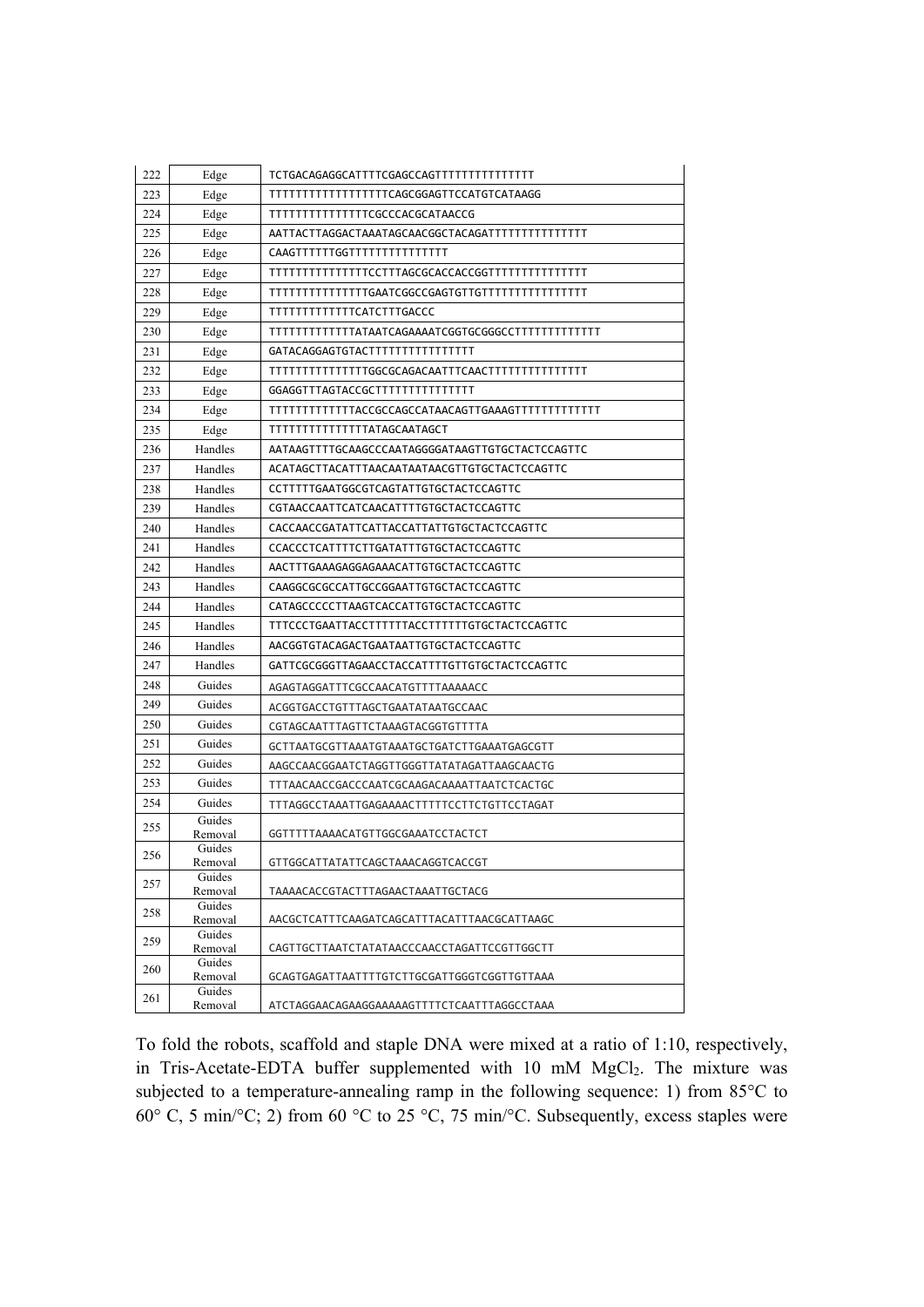removed by centrifugal filtration using Amicon Ultra-0.5mL 100K MWCO centrifugal filters (Millipore).

## **Payload synthesis**

GFP was fused to loading-sequence DNA (5AmMC6/GAACTGGAGTAGCAC Integrated DNA Technologies) by EDC conjugation according to the manufacturer's instructions. Anti-human p75/AIRM Fab' fragments were obtained by digesting whole IgG using a Fab' generation kit (Pierce) according to the manufacturer's instructions. After purification, Fab' fragments were fused to loading sequence DNA by EDC conjugation.

## **Robot loading and purification**

100 pmol folded robots were loaded with autoinducer and payload (at a 3:1 ratio) by incubation at a 5-fold molar excess of mixture to loading sites. Loading was performed for 2 hours on a rotary shaker at room temperature in folding buffer (10 mM  $MgCl<sub>2</sub>$  in 1X TAE). Finally, loaded robots were cleaned by centrifugal filtration with a 100K MWCO Amicon column (Millipore) as described above.

Loading in this design was done stochastically. However, by redesigning the loading site sequences and autoinducer/payload specificities, loading can be directed to specific sites. However, stochastic loading was effective (albeit potentially less optimal than directed loading), for the following reasons: a) robots containing only autoinducer can serve as autoinducer sources indicating population size; b) robots containing only payload (GFP/Fab') respond to external autoinducer and contribute to the readout; and c) robots containing both serve both functions.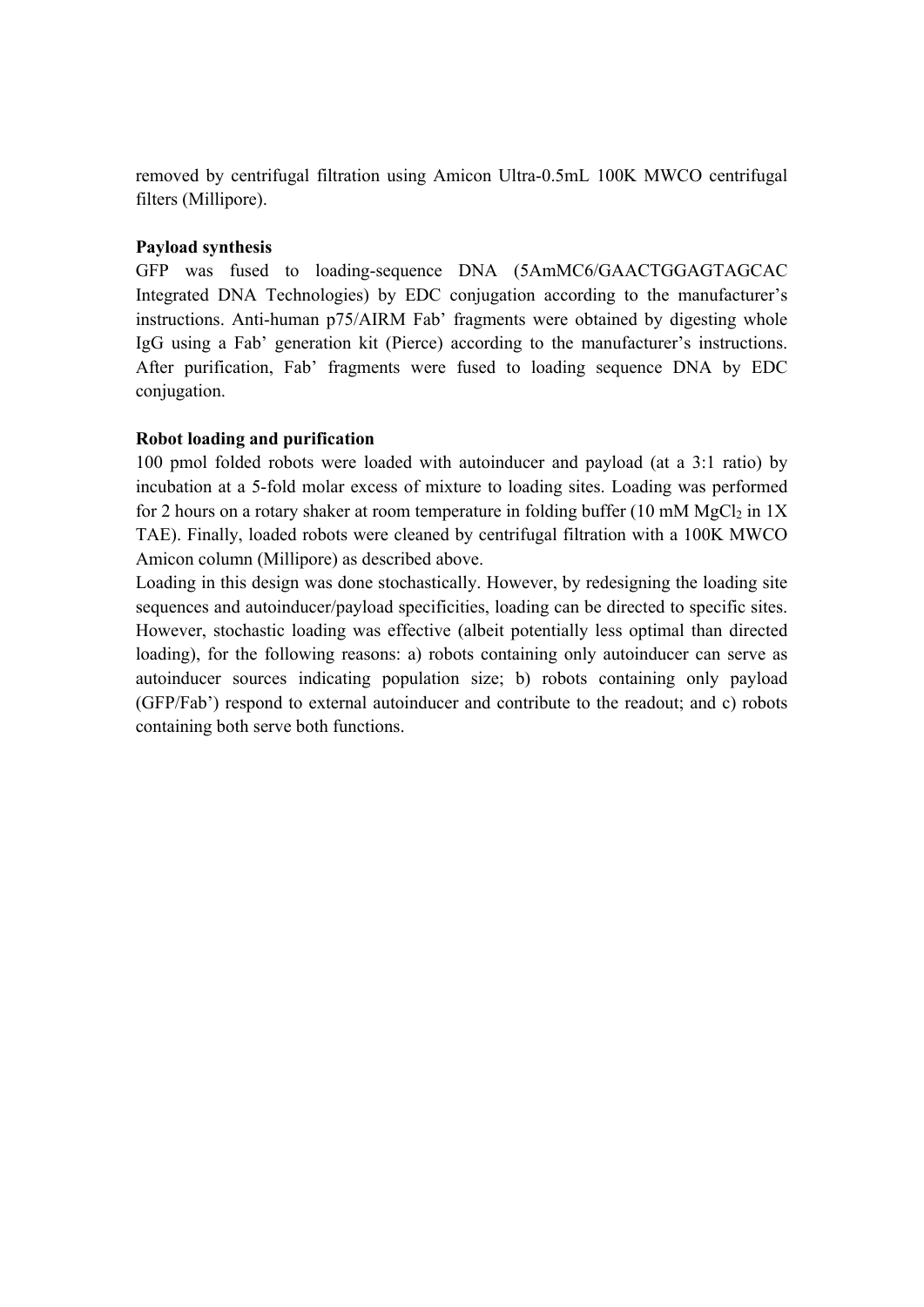## **Supplementary Note 2: QS system design**

5'-amine-modified linker oligonucleotide (5AmMC6/TTTTTGAACTGGAGTAGCAC, Integrated DNA Technologies) was conjugated using the heterobifunctional crosslinker SMCC to the C-terminal thiol group in Lys-Pro-Leu-Gly-Met-Trp-Ser-Arg-Cys (custom ordered from American Peptide Company), containing the cleavage site of MMP-2. according to the manufacturer instruction, at a DNA:peptide ratio of 1:2. After quenching with 2-mercaptoethanol and purification, the oligonucleotide-peptide hybrid was further conjugated with PDGF using EDC crosslinking, purified and verified with spectrophotometry to yield to complete autoinducer. The cleaved autoinducer maintained its ability to bind to anti-PDGF antibodies as well as to the PDGF aptamer.

Kinetics of peptide cleavage by MMP-2 was measured by fluorometry using a fluorogenic MMP-2/MMP-2 substrate  $(5 \mu M)$  and human recombinant MMP-2 in assay buffer (Tris-EDTA containing 150 mM NaCl, 10 mM MgCl<sub>2</sub> and 1  $\mu$ M ZnSO<sub>4</sub>, pH 7.5) at room temperature. The desired concentration of MMP-2 for this study was fixed at 5 µg/mL **(Fig. S1)**.



**Fig. S1:** MMP-2 calibration assay, used to determine desired MMP-2 concentration for the purpose of activating QS in robots for this study (see above for detail).

To evaluate the kinetics of autoinducer release from robots, autoinducer-loaded robots were exposed to MMP-2 (5  $\mu$ g/mL) for 1 h at room temperature, after which the samples were measured directly in a PDGF ELISA **(Fig. S2).**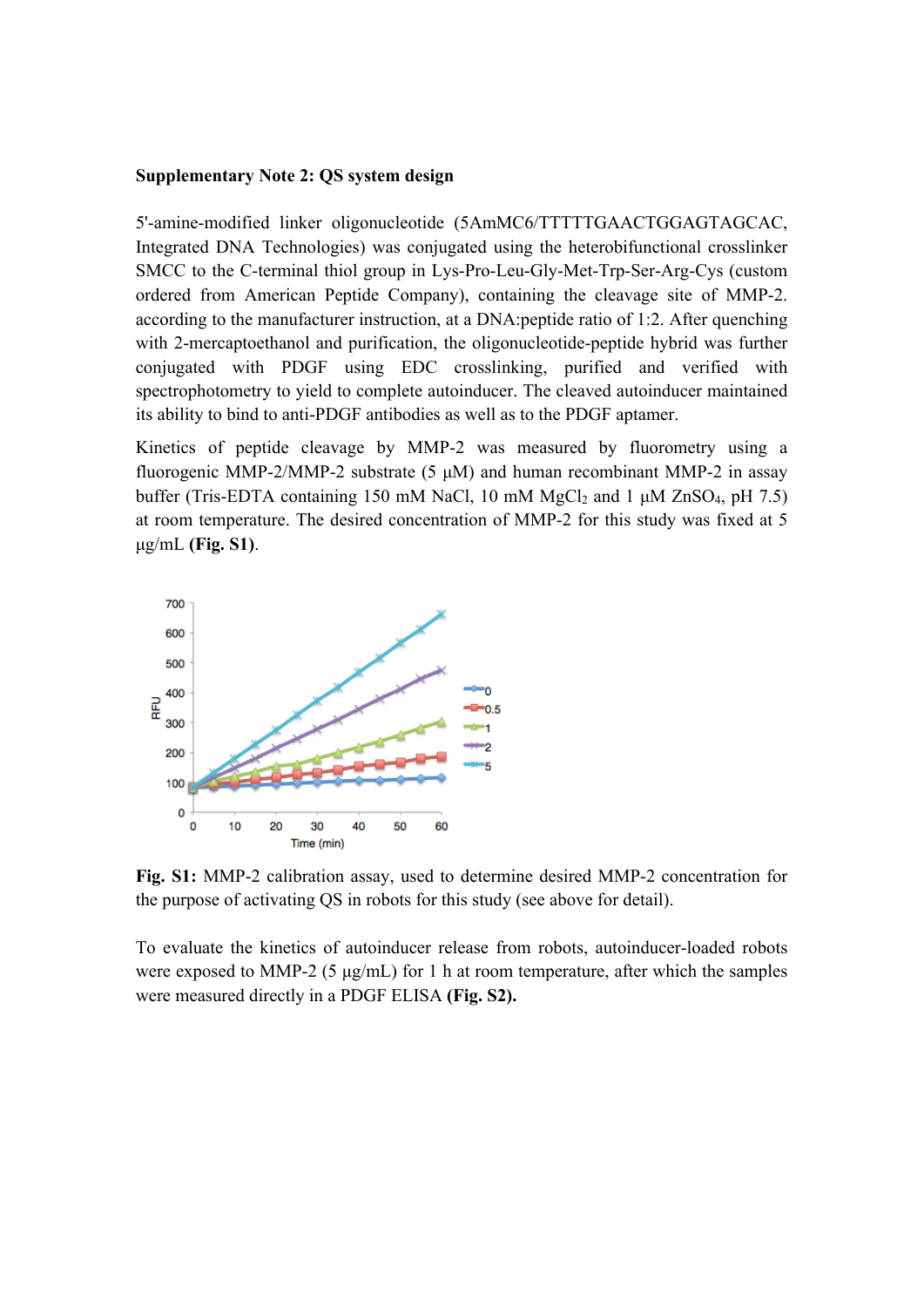

**Fig. S2: Autoinducer release from MMP-2 treated robots.**